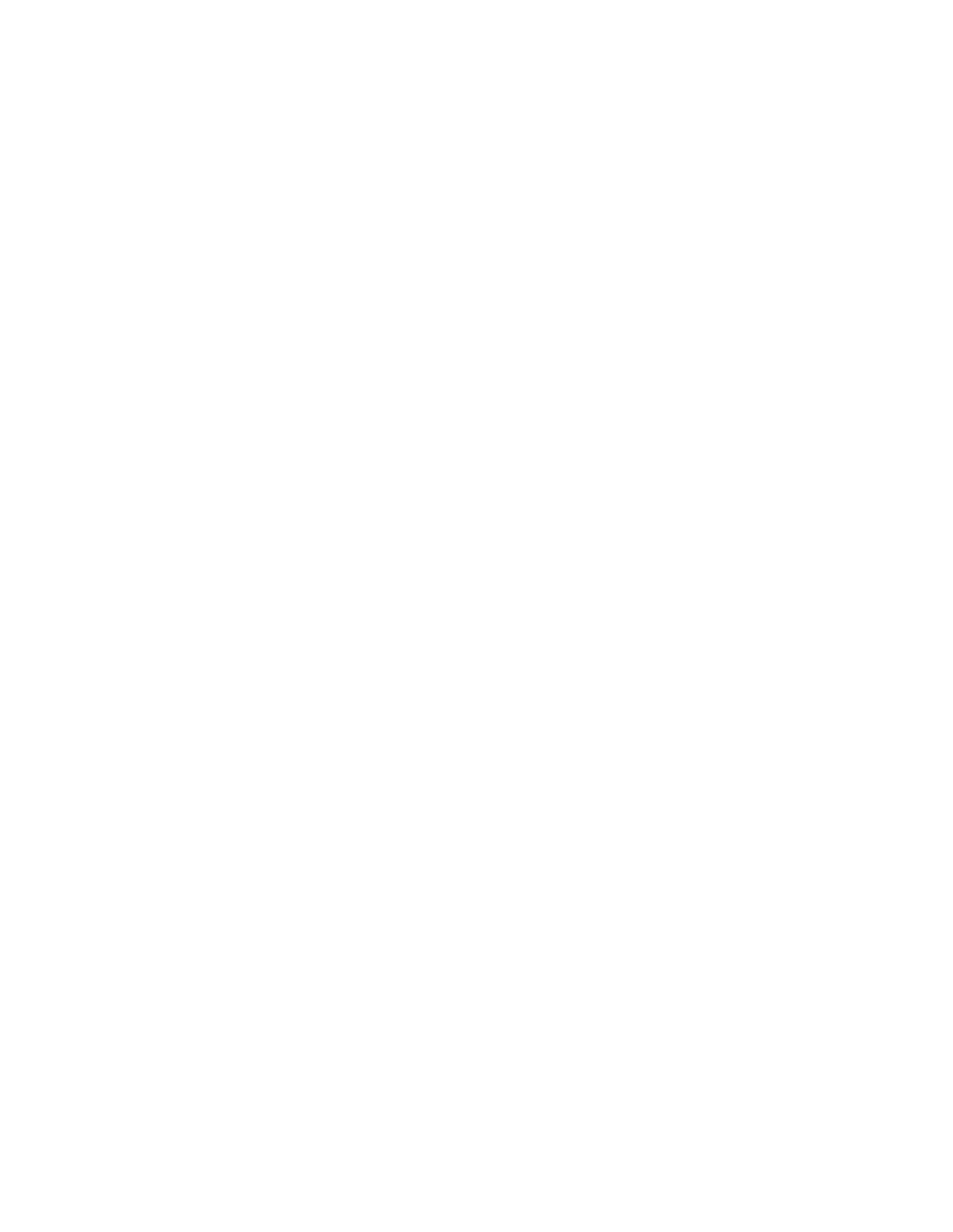

**The Euclid Chemical Company** 

# *EUCO 700 PART A*

Version *4*. Print Date 12/21/2011 REVISION DATE: 12/14/2010

### **SECTION 1 - PRODUCT IDENTIFICATION / PREPARATION INFORMATION**

| <b>Product Information</b><br>Trade name<br>Product code | EUCO 700 PART A<br>t<br>042A 26<br>t                          |
|----------------------------------------------------------|---------------------------------------------------------------|
| Supplier                                                 | : Euclid Canada<br>2835 Grande-Allée<br>St-Hubert, QC J4T 2R4 |
| Telephone                                                | 1-800-667-0920                                                |
| <b>Emergency Phone:</b>                                  | $(613)$ 996-6666<br>÷.                                        |
| <b>Preparation Information</b>                           |                                                               |
| Prepared by:                                             | Sewnauth Raghunandan                                          |
| Date:                                                    | 12/14/2010                                                    |
| Telephone                                                | (416) 421-3300                                                |

### **SECTION 2 - HAZARDS IDENTIFICATION**

#### **Emergency Overview**

Gray. Liquid solution. Vapor may irritate respiratory tract. May cause nausea, headaches, and dizziness. Leave area to breathe fresh air. Avoid further overexposure. If symptoms persist, get medical attention.

#### **Acute Potential Health Effects/ Routes of Entry**

| Inhalation  | Vapor may irritate respiratory tract. May cause nausea, headaches, and dizziness. |
|-------------|-----------------------------------------------------------------------------------|
| Eves        | Direct contact may cause mild irritation. May cause temporary injury.             |
| Ingestion   | May cause gastrointestinal irritation, nausea, and vomiting.                      |
| <b>Skin</b> | May cause sensitization resulting in irritation, itching and redness.             |

#### **Aggravated Medical Conditions**

Pre-existing eye, skin, liver, kidney, and respiratory disorders may be aggravated by exposure.

#### **Chronic Health Effects**

 Prolonged or repeated exposure to epoxy resin can cause irritation to skin, eyes, skin sensitization, temporary eye injury. Certain epoxy resins are reported to be mutagenic in some laboratory tests. Repeated inhalation of nonyl phenol may cause lung damage. Repeated skin contact with nonyl phenol may cause skin irritation and dermatitis. Fillers are encapsulated and not expected to be released from product under normal conditions of use.

**Target Organs:** Skin, Eye, Ingestion, Lung

### **SECTION 3 : HAZARDOUS INGREDIENTS**

**RPM** Canada

3/13 800000050652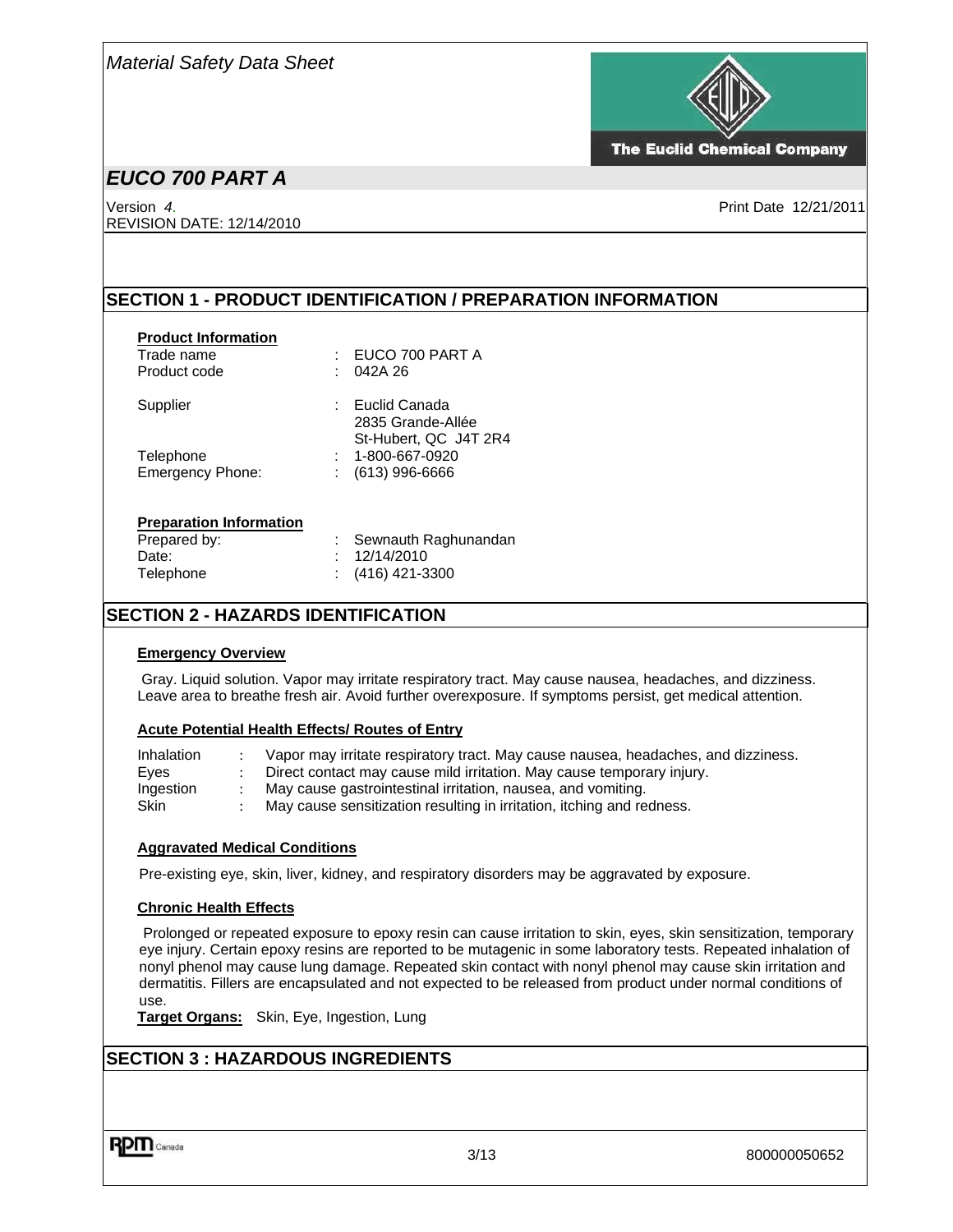

Version *4*. Print Date 12/21/2011 REVISION DATE: 12/14/2010



**The Euclid Chemical Company** 

| <b>Chemical Name</b>                                                                                | CAS-No.    | <b>Weight % Range</b> |
|-----------------------------------------------------------------------------------------------------|------------|-----------------------|
| Bisphenol A Polyglycidyl Ether Resin                                                                | 25068-38-6 | $40.0 - 70.0$         |
| 4-Nonylphenol                                                                                       | 84852-15-3 | $7.0 - 13.0$          |
| Epichlorohydrin castor oil based epoxy<br>resin                                                     | 74398-71-3 | $5.0 - 10.0$          |
| Titanium dioxide                                                                                    | 13463-67-7 | $1.0 - 5.0$           |
| The ingredients listed above are hazardous as defined in the controlled products regulation. (CPR). |            |                       |

### **SECTION 4 - FIRST AID MEASURES**

Get immediate medical attention for any significant overexposure.

| <b>Inhalation</b> | Leave area to breathe fresh air. Avoid further overexposure. If symptoms persist, get<br>medical attention.                                                         |
|-------------------|---------------------------------------------------------------------------------------------------------------------------------------------------------------------|
| Eye contact       | : Flush with water for 15 minutes. If irritation persists, get medical attention.                                                                                   |
| Skin contact      | Wash area of contact thoroughly with hand cleaner followed by soap and water. If<br>irritation, rash or other disorders develop, get medical attention immediately. |
| Ingestion         | Do not induce vomiting unless advised by a physician. Call nearest Poison Control<br>Center or Physician immediately.                                               |

### **SECTION 5: FIRE / EXPLOSION HAZARDS**

| Flash point<br>Method                    | ÷<br>٠<br>×.                  | $> 200 °F$ , $> 93 °C$<br>Setaflash Closed Cup                                                                                                                                                                                           |
|------------------------------------------|-------------------------------|------------------------------------------------------------------------------------------------------------------------------------------------------------------------------------------------------------------------------------------|
| Lower explosion limit                    | ÷                             | Not available.                                                                                                                                                                                                                           |
| Upper explosion limit                    |                               | Not available.                                                                                                                                                                                                                           |
| Autoignition temperature                 | ÷                             | Not available.                                                                                                                                                                                                                           |
| Means of Extinction                      | ÷                             | If water fog is ineffective, use carbon dioxide, dry chemical or foam.                                                                                                                                                                   |
| Hazardous combustion<br>products         | ٠<br>$\overline{\phantom{a}}$ | Smoke, fumes. Carbon monoxide and carbon dioxide can form.                                                                                                                                                                               |
| Protective equipment for<br>firefighters | ÷                             | Water may be used to cool containers to minimize pressure build-<br>up. Use accepted fire fighting techniques. Wear full firefighting<br>protective clothing, including self-contained breathing apparatus<br>(SCBA).                    |
| Fire and explosion conditions            | ÷                             | Closed container, may burst when exposed to extreme heat. Empty<br>containers may contain ignitable vapors. Vapor concentrations in<br>enclosed areas may ignite explosively. Vapors may travel to sources of<br>ignition and flashback. |

### **SECTION 6 - SPILLS / LEAKS / ACCIDENTAL RELEASE MEASURES**

Use appropriate protective equipment. Avoid contact with material. Remove sources of ignition immediately. Stop flow of material if safe to do so. Contain spill and keep out of water courses. Ventilate area.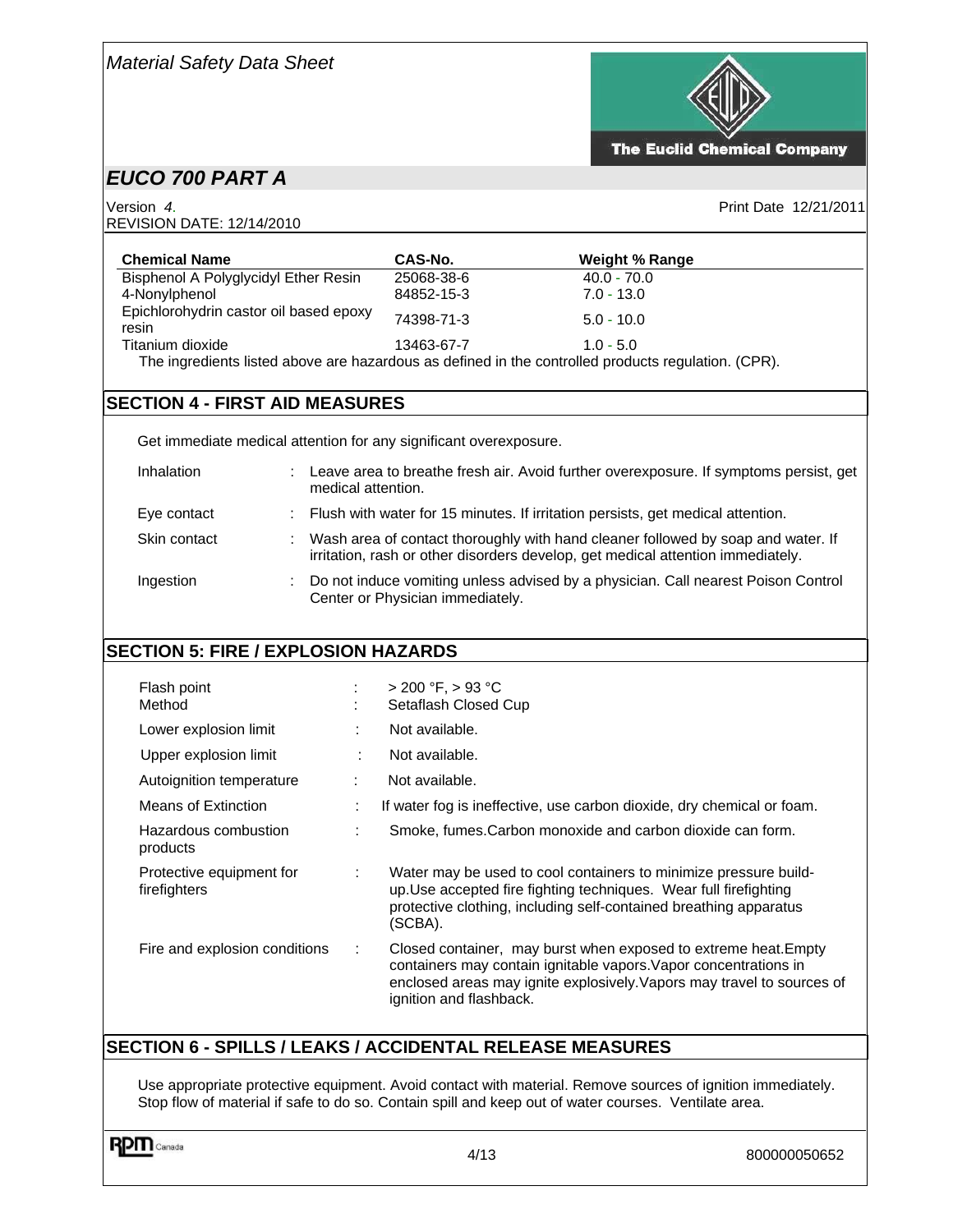

**The Euclid Chemical Company** 

# *EUCO 700 PART A*

Version *4*. Print Date 12/21/2011 REVISION DATE: 12/14/2010

### **SECTION 7 - HANDLING AND STORAGE**

Store under dry warehouse conditions away from heat and all ignition sources. Store in a cool, well ventilated area. Prevent inhalation of vapor, ingestion, and contact with skin eyes and clothing. Keep container closed when not in use. Precautions also apply to emptied containers. Do not smoke, weld, generate sparks, or use flame near container. Change soiled work clothes frequently. Clean hands thoroughly after handling.

### **SECTION 8 - EXPOSURE CONTROLS / PERSONAL PROTECTION**

#### **Personal protection equipment**

| Respiratory protection      |    | Wear appropriate, properly fitted NIOSH/MSHA approved organic vapor or<br>supplied air respirator when airborne contaminant level(s) are expected to<br>exceed exposure limits indicated on the MSDS. Follow manufacturer's<br>directions for respirator use. |
|-----------------------------|----|---------------------------------------------------------------------------------------------------------------------------------------------------------------------------------------------------------------------------------------------------------------|
| Hand protection             |    | Use suitable impervious nitrile or neoprene gloves and protective apparel to<br>reduce exposure.                                                                                                                                                              |
| Eye protection              |    | : Chemical splash goggles.                                                                                                                                                                                                                                    |
| Protective measures         |    | Use professional judgment in the selection, care, and use.                                                                                                                                                                                                    |
| <b>Engineering measures</b> | ÷. | Use only in well ventilated areas. Provide maximum ventilation in enclosed<br>areas. Use general ventilation and/ or local exhaust to reduce the airborne<br>contaminant concentration below the exposure limit listed in the MSDS                            |

#### **Exposure Limits**

| <b>Chemical Name</b> | <b>CAS Number</b> | <b>Regulation</b>            | Limit                                  | Form        |
|----------------------|-------------------|------------------------------|----------------------------------------|-------------|
| 4-Nonylphenol        | 84852-15-3        |                              |                                        |             |
| Titanium dioxide     | 13463-67-7        | Ontario TWAEV:<br>ACGIH TWA: | $10 \text{ mg/m}$<br>$10 \text{ mg/m}$ | Total dust. |

### **SECTION 9 - PHYSICAL AND CHEMICAL PROPERTIES**

|                       | 5/13                          | 800000050652 |
|-----------------------|-------------------------------|--------------|
| Freezing point        | : Not available.              |              |
| Melting point/range   | $:$ Not available.            |              |
| Vapor density         | $\therefore$ Heavier than air |              |
| Vapour pressure       | : Not available.              |              |
| pH                    | : Not available.              |              |
| Odor                  | : Slight Phenolic             |              |
| Color                 | : Gray                        |              |
| Form                  | : Liquid solution             |              |
| <b>Physical State</b> | : Liquid                      |              |
|                       | RP<br>Canada                  |              |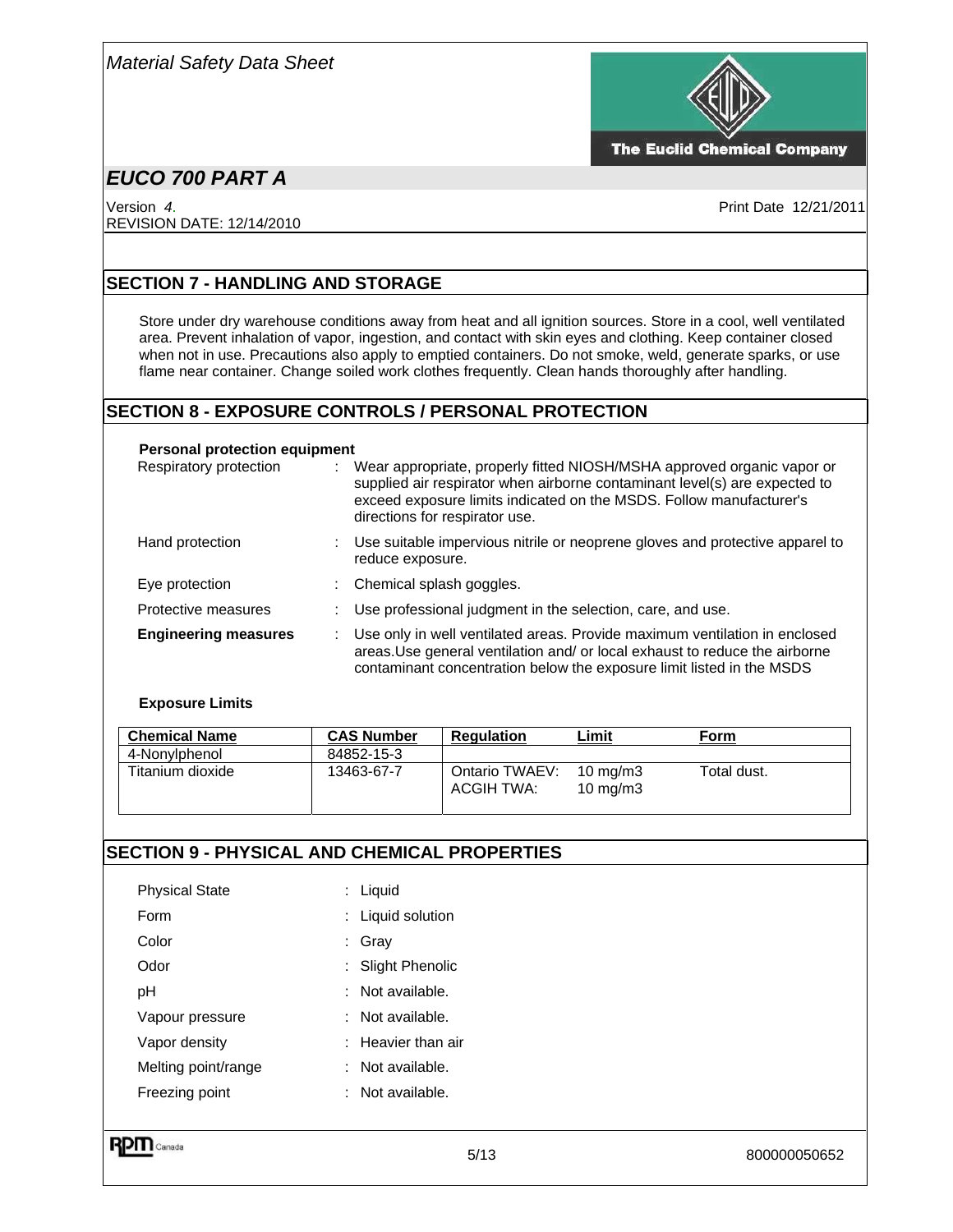

**The Euclid Chemical Company** 

Print Date 12/21/2011

# *EUCO 700 PART A*

| $V$ ersion 4.<br><b>REVISION DATE: 12/14/2010</b> |                             |  |
|---------------------------------------------------|-----------------------------|--|
| Boiling point/range                               | $:$ Not available.          |  |
| Water solubility                                  | Negligible<br>t.            |  |
| Evaporation Rate:                                 | $:$ Not available.<br>: 1.2 |  |
| <b>Specific Gravity</b><br>% Volatile Weight      | $: 10 \%$                   |  |
|                                                   |                             |  |

### **SECTION 10 - REACTIVITY / STABILITY**

| Substances to avoid      | : Epoxy curing agents. Amines and oxidizing agents.         |
|--------------------------|-------------------------------------------------------------|
| <b>Stability</b>         | Material is stable under normal storage, handling, and use. |
| Hazardous polymerization | : Will not occur.                                           |

### **SECTION 11 - TOXICOLOGICAL INFORMATION**

No Data Available

### **SECTION 12 - ECOLOGICAL INFORMATION**

No Data Available

### **SECTION 13 - WASTE DISPOSAL CONSIDERATIONS**

Disposal Method : Dispose as hazardous waste according to all local, state, federal and provincial regulations.

### **SECTION 14 - TRANSPORTATION / SHIPPING DATA**

#### **TDG / DOT Shipping Description:**

NOT REGULATED

### **SECTION 15 - REGULATORY INFORMATION**

#### **North American Inventories:**

 This product or its components are listed on, or exempt from the Canadian Domestic Substances List. All components are listed or exempt from the TSCA inventory.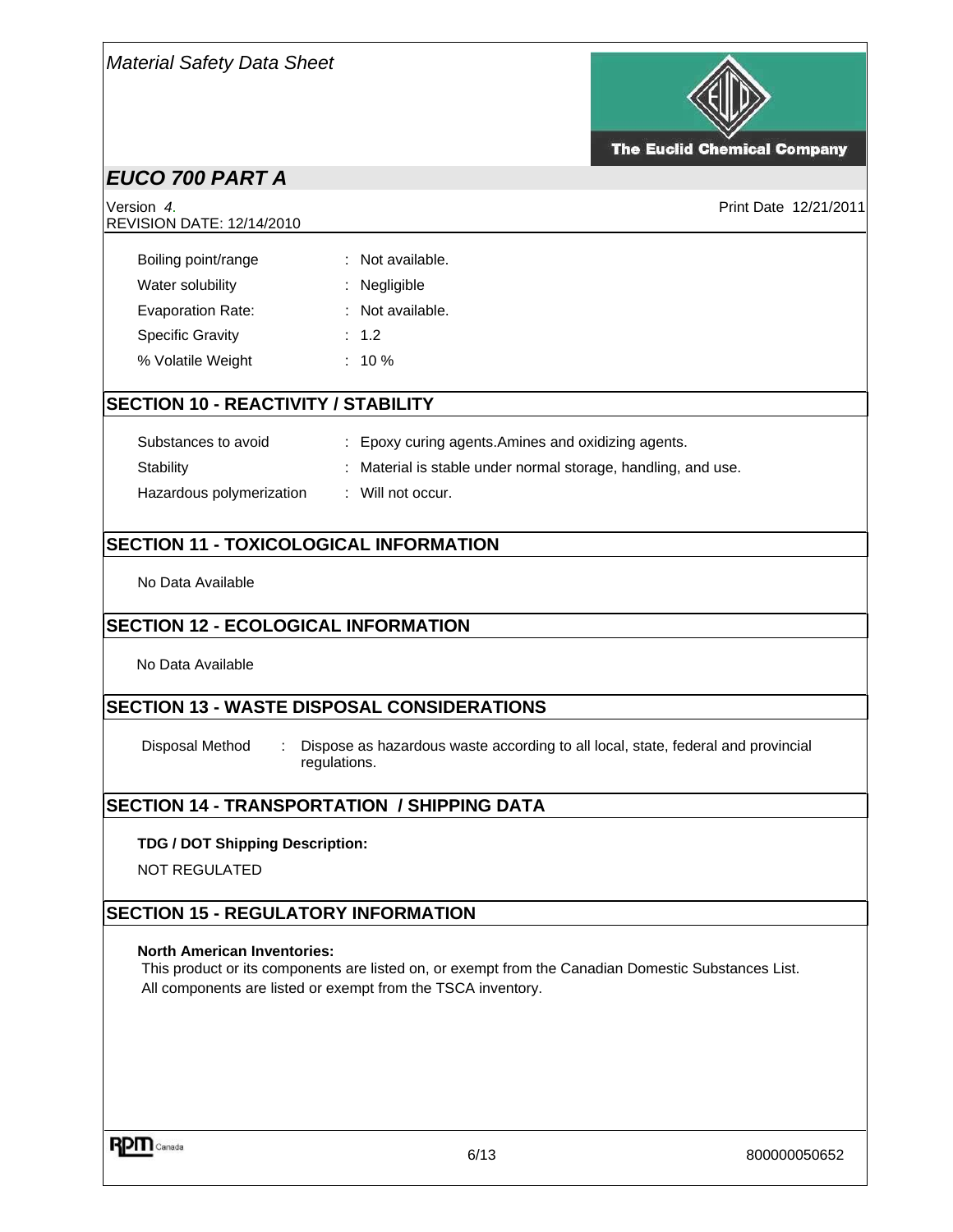

**The Euclid Chemical Company** 

# *EUCO 700 PART A*

REVISION DATE: 12/14/2010

Version *4*. Print Date 12/21/2011

#### **Canadian Regulations:**

WHMIS Classification : D2B, D2A

This is a "controlled product" under the Canadian Workplace Hazardous Materials Information System (WHMIS).

This product has been classified in accordance with the hazard criteria of the Controlled Products Regulations (CPR) and the MSDS contains all of the information required by the CPR.

#### **Other Regulations:**

 When appropriately mixed with the other part, product has a VOC less water and exempt solvent of: 0.0000 g/l

### **SECTION 16 - OTHER INFORMATION**

#### **HMIS Rating :**

| Health       |  |
|--------------|--|
| Flammability |  |
| Reactivity   |  |
| PPE          |  |
|              |  |

 $0 =$  Minimum  $1 =$  Slight 2 = Moderate 3 = Serious  $4 =$ Severe

#### **Further information:**

For Industrial Use Only. Keep out of Reach of Children. The hazard information herein is offered solely for the consideration of the user, subject to their own investigation of compliance with applicable regulations, including the safe use of the product under every foreseeable condition.

#### **Prepared by: Sewnauth Raghunandan**

#### **Legend**

ACGIH - American Conference of Governmental Hygienists OSHA - Occupational Safety and Health Administration DOT - Department of Transportation **PEL - Permissible Exposure Limit** DSL - Domestic Substance List **RUP III CONSET RECOVER ACT RESOURCE CONSERVATION** RCRA - Resource Conservation and Recovery Act EPA - Environmental Protection Agency STEL - Short Term Exposure Limit HMIS - Hazardous Materials Information System TLV - Threshold Limit Value IARC - International Agency for Research on Cancer TSCA - Toxic Substances Control Act MSHA - Mine Safety Health Administration TWA - Time Weighted Average NDSL - Non-Domestic Substance List V - Volume NIOSH - National Institute for Occupational Safety and Health VOC - Volatile Organic Compound NTP - National Toxicology Program WHMIS - Workplace Hazardous Materials Information System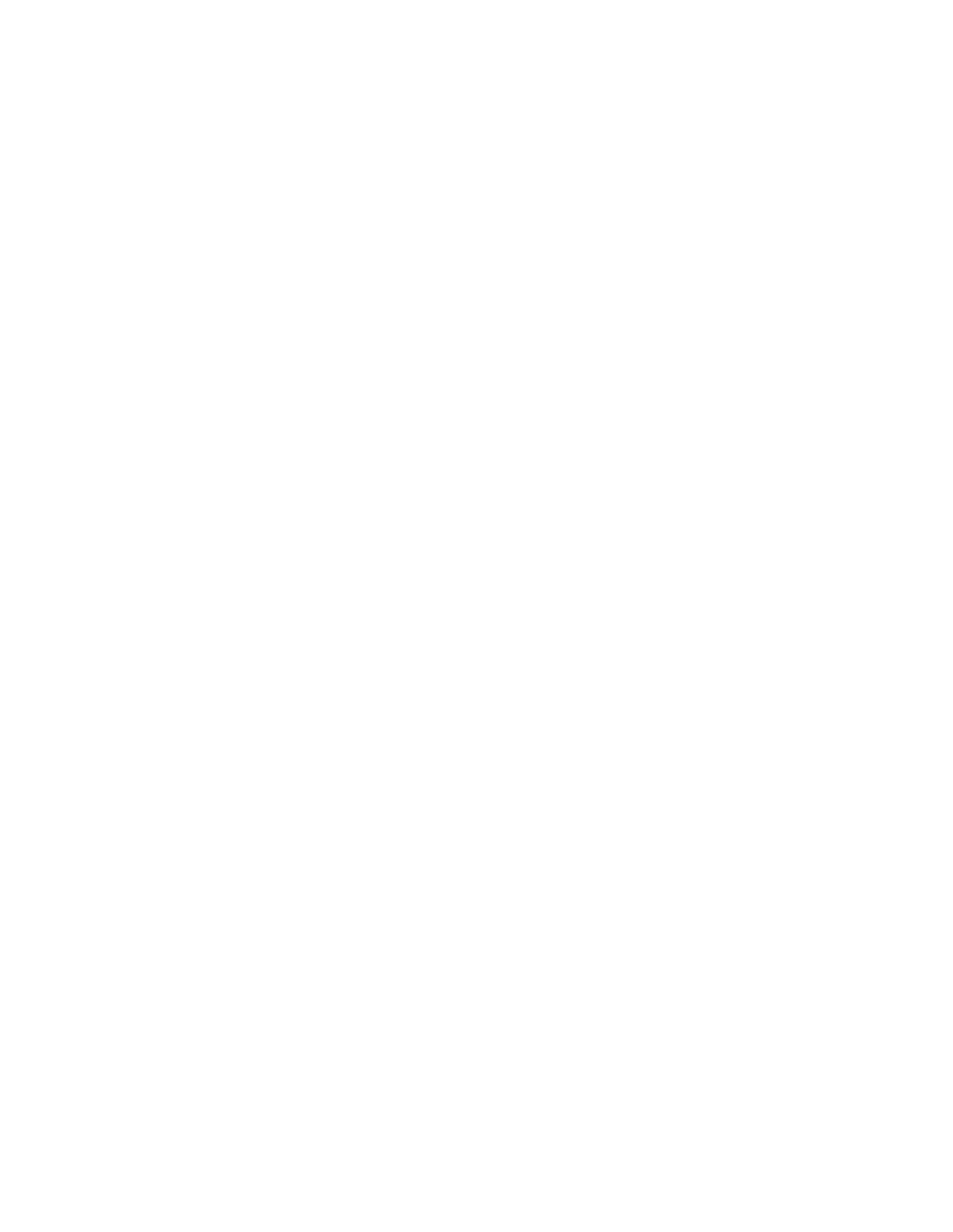

**The Euclid Chemical Company** 

# *EUCO 700 PART B*

Version *4*. Print Date 12/21/2011 REVISION DATE: 12/14/2010

### **SECTION 1 - PRODUCT IDENTIFICATION / PREPARATION INFORMATION**

| <b>Product Information</b><br>Trade name<br>Product code | EUCO 700 PART B<br>042A 26                                    |
|----------------------------------------------------------|---------------------------------------------------------------|
| Supplier                                                 | - Euclid Canada<br>2835 Grande-Allée<br>St-Hubert, QC J4T 2R4 |
| Telephone                                                | 1-800-667-0920                                                |
| <b>Emergency Phone:</b>                                  | : (613) 996-6666                                              |
| Product use                                              | Curative<br>۰.                                                |
| <b>Preparation Information</b>                           |                                                               |
| Prepared by:                                             | Sewnauth Raghunandan                                          |
| Date:                                                    | 12/14/2010                                                    |
| Telephone                                                | (416) 421-3300                                                |

### **SECTION 2 - HAZARDS IDENTIFICATION**

#### **Emergency Overview**

Gray. Liquid. May cause slight irritation to the respiratory system. Move to fresh air. If required, artificial respiration or administration of oxygen can be performed by trained personnel.

#### **Acute Potential Health Effects/ Routes of Entry**

| Inhalation<br>Eves | May cause slight irritation to the respiratory system.<br>Vapors or liquid may cause tearing, blurred vision, severe irritation, and possible chemical<br>burns.                              |
|--------------------|-----------------------------------------------------------------------------------------------------------------------------------------------------------------------------------------------|
| Ingestion          | May cause gastrointestinal irritation, nausea, and vomiting. May cause chemical burns to<br>stomach, mouth, nose, and throat.                                                                 |
| <b>Skin</b>        | May cause itching, reddening, inflammation. May cause severe burns, blistering and skin<br>damage. May cause sensitization resulting in irritation, itching and redness. May cause a<br>rash. |

#### **Aggravated Medical Conditions**

Pre-existing eye, skin and respiratory disorders may be aggravated by exposure.

#### **Chronic Health Effects**

May cause sensitization by contact. Prolonged skin contact may cause irritation, burns or dermatitis. Repeated overexposure to vapors and/or material may injure the liver, kidneys and respiratory system unless suitable engineering controls and/or personal protective equipment are used. May aggravate persons sensitized to amines. Inhalation of crystalline silica (quartz) can cause cancer based on animal data, and IARC concludes sufficient evidence in humans (Group 1). Prolonged and repeated overexposure to free crystalline silica dust

**RPM** Canada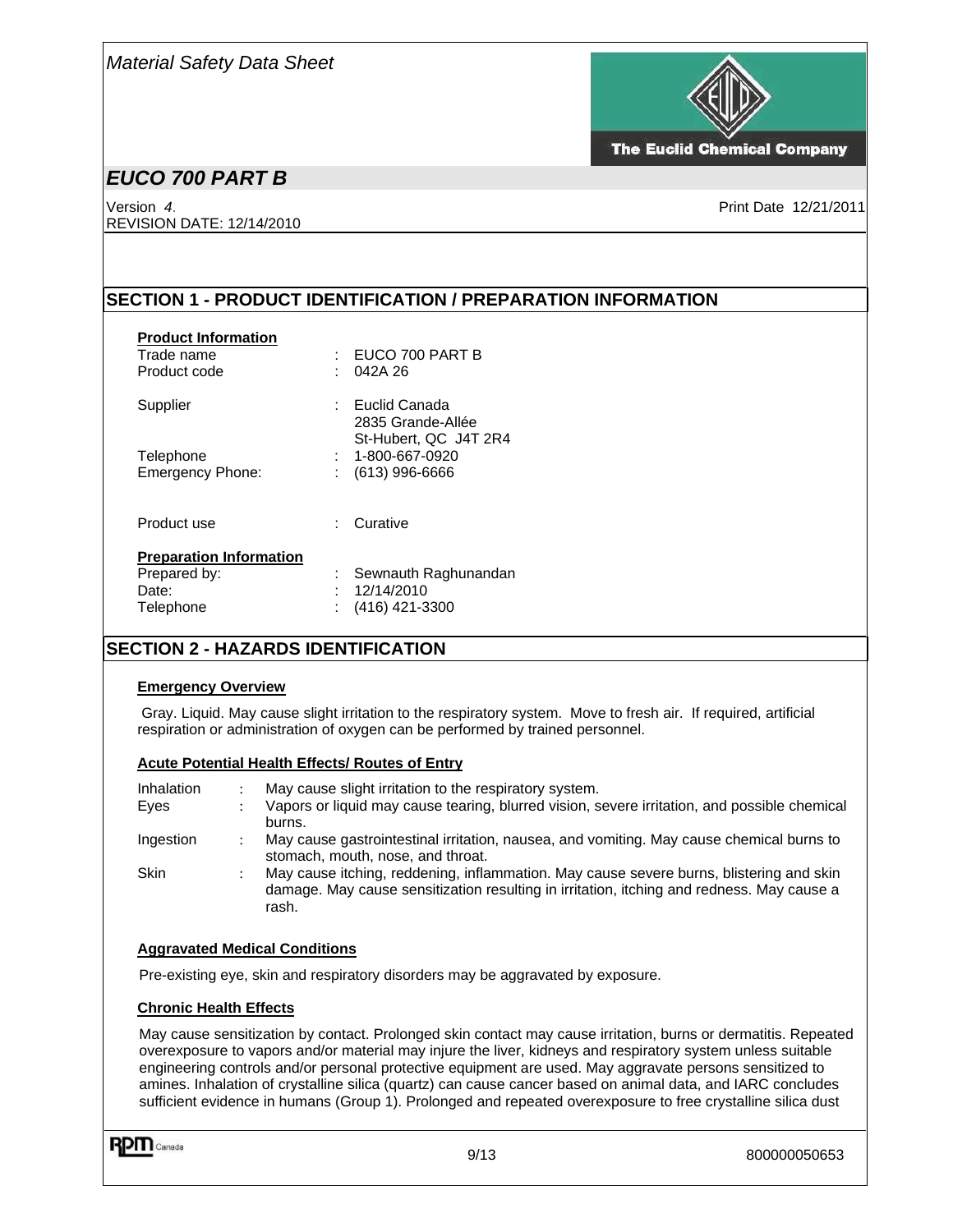

The Euclid Chemical Company

# *EUCO 700 PART B*

Version *4*. Print Date 12/21/2011 REVISION DATE: 12/14/2010

above the TLV level may cause scarring of the lungs with cough and shortness of breath. A delayed lung injury, silicosis may result from breathing free silica. Repeated inhalation of nonyl phenol may cause lung damage. Repeated skin contact with nonyl phenol may cause skin irritation and dermatitis. Fillers are encapsulated and not expected to be released from product under normal conditions of use.

### **SECTION 3 : HAZARDOUS INGREDIENTS**

| <b>Chemical Name</b>                                                                                | CAS-No.    | Weight % Range |  |  |
|-----------------------------------------------------------------------------------------------------|------------|----------------|--|--|
| 4-Nonylphenol                                                                                       | 84852-15-3 | $15.0 - 40.0$  |  |  |
| N Amino ethyl piperazine                                                                            | 140-31-8   | $10.0 - 30.0$  |  |  |
| Crystalline Silica (Quartz)/ Silica Sand                                                            | 14808-60-7 | $01 - 10$      |  |  |
| The ingredients listed above are hazardous as defined in the controlled products regulation. (CPR). |            |                |  |  |

### **SECTION 4 - FIRST AID MEASURES**

Get immediate medical attention for any significant overexposure.

| Inhalation   |   | Move to fresh air. If required, artificial respiration or administration of oxygen can be<br>performed by trained personnel.                   |
|--------------|---|------------------------------------------------------------------------------------------------------------------------------------------------|
| Eye contact  | ÷ | Flush with water for at least 15 minutes while holding eye lids apart. Get medical<br>attention immediately.                                   |
| Skin contact |   | : Clean area of contact thoroughly using soap and water. If irritation, rash or other<br>disorders develop, get medical attention immediately. |
| Ingestion    | ÷ | Do not induce vomiting unless advised by a physician. Call nearest Poison Control<br>Center or Physician immediately.                          |

### **SECTION 5: FIRE / EXPLOSION HAZARDS**

| Flash point<br>Method                    | ÷<br>٠    | $> 200 °F$ , $> 93 °C$<br>Setaflash Closed Cup                                                                                                                                                                                            |
|------------------------------------------|-----------|-------------------------------------------------------------------------------------------------------------------------------------------------------------------------------------------------------------------------------------------|
| Lower explosion limit                    | ÷         | Not available.                                                                                                                                                                                                                            |
| Upper explosion limit                    | $\bullet$ | Not available.                                                                                                                                                                                                                            |
| Autoignition temperature                 | ÷         | Not available.                                                                                                                                                                                                                            |
| <b>Means of Extinction</b>               | ÷         | If water fog is ineffective, use carbon dioxide, dry chemical or foam.                                                                                                                                                                    |
| Hazardous combustion<br>products         | ÷         | Carbon monoxide and carbon dioxide can form.Smoke, fumes.Nitrogen<br>oxides can form.                                                                                                                                                     |
| Protective equipment for<br>firefighters | ÷         | Use accepted fire fighting techniques. Wear full firefighting protective<br>clothing, including self-contained breathing apparatus (SCBA).                                                                                                |
| Fire and explosion conditions            | ÷         | Product may ignite if heated in excess of its flash point. Vapors may<br>travel to sources of ignition and flashback. Vapor concentrations in<br>enclosed areas may ignite explosively. Empty containers may contain<br>ignitable vapors. |
|                                          |           |                                                                                                                                                                                                                                           |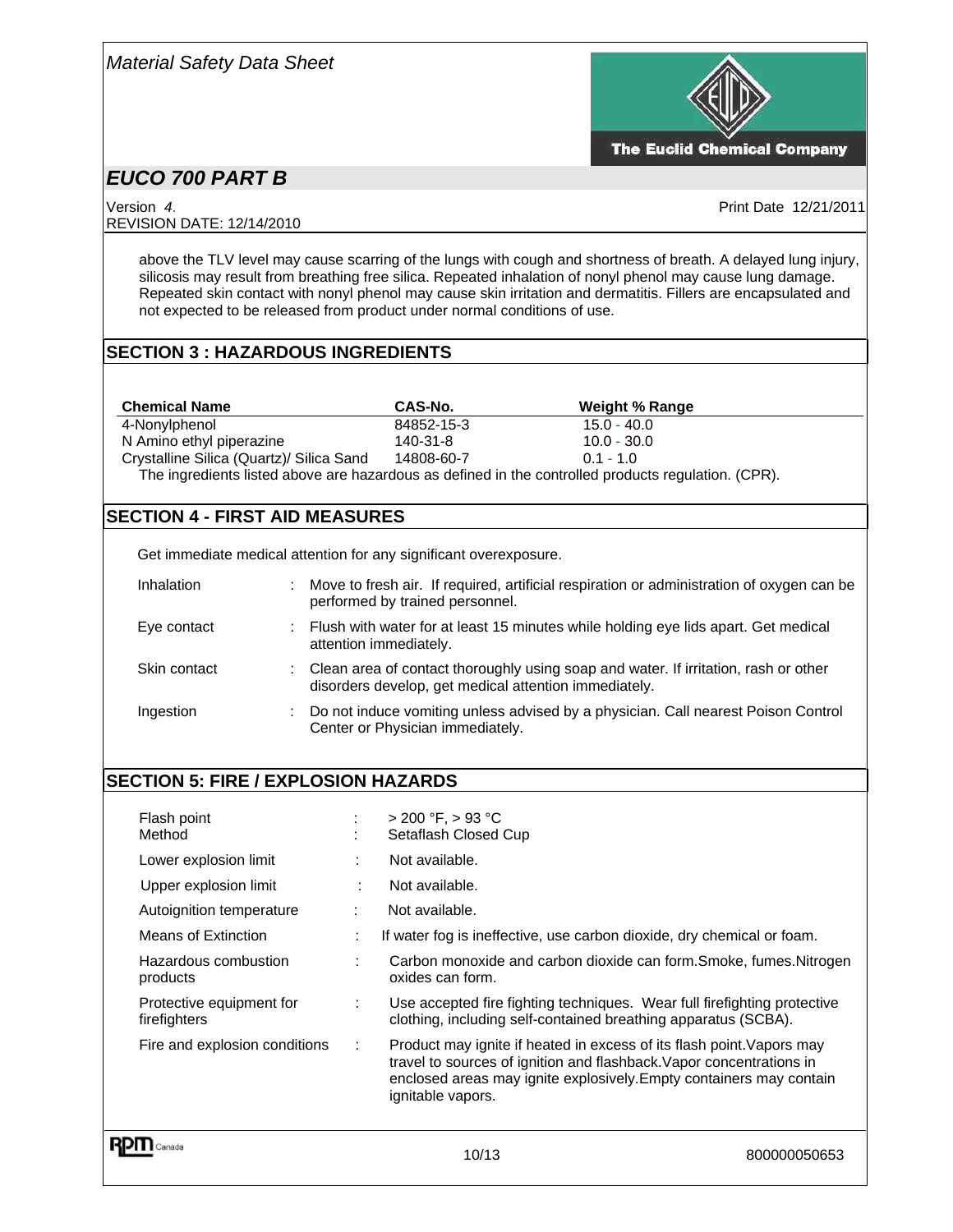

**The Euclid Chemical Company** 

# *EUCO 700 PART B*

Version *4*. Print Date 12/21/2011 REVISION DATE: 12/14/2010

### **SECTION 6 - SPILLS / LEAKS / ACCIDENTAL RELEASE MEASURES**

Use appropriate protective equipment. Avoid contact with material. Remove sources of ignition immediately. Stop flow of material if safe to do so. Contain spill and keep out of water courses. Ventilate area.

### **SECTION 7 - HANDLING AND STORAGE**

Prevent inhalation of vapor, ingestion, and contact with skin eyes and clothing. Keep container closed when not in use. Precautions also apply to emptied containers. Do not smoke, weld, generate sparks, or use flame near container. Do not use in confined or poorly ventilated areas. Personal protective equipment must be worn during maintenance or repair of contaminated mixer, reactor, or other equipment. Store under dry warehouse conditions away from heat and all ignition sources.

### **SECTION 8 - EXPOSURE CONTROLS / PERSONAL PROTECTION**

#### **Personal protection equipment**

| Respiratory protection      | Wear NIOSH/MSHA approved vapor respirator with appropriate cartridge<br>when the vapor concentration is expected to exceed exposure limits indicated                                                                  |
|-----------------------------|-----------------------------------------------------------------------------------------------------------------------------------------------------------------------------------------------------------------------|
|                             | on the MSDS. Follow manufacturer's directions for respirator use.                                                                                                                                                     |
| Hand protection             | Use suitable impervious nitrile or neoprene gloves and protective apparel to<br>reduce exposure.                                                                                                                      |
| Eye protection              | Wear chemical safety goggles and/or face shield to prevent eye contact. Do<br>not wear contact lenses. Do not touch eyes with contaminated body parts or<br>materials. Have eye washing facilities readily available. |
| Skin and body protection    | : Prevent contact with shoes and clothing. Use rubber apron and overshoes.                                                                                                                                            |
| Protective measures         | Inspect and replace equipment at regular intervals. Use professional judgment<br>in the selection, care, and use.                                                                                                     |
| <b>Engineering measures</b> | Use only in well ventilated areas. Provide maximum ventilation in enclosed<br>areas. Use local exhaust when the general ventilation is inadequate.                                                                    |

#### **Exposure Limits**

| <b>Chemical Name</b>                        | <b>CAS Number</b> | <b>Regulation</b>            | Limit                                             | Form                                         |
|---------------------------------------------|-------------------|------------------------------|---------------------------------------------------|----------------------------------------------|
| 4-Nonylphenol                               | 84852-15-3        |                              |                                                   |                                              |
| Crystalline Silica (Quartz)/<br>Silica Sand | 14808-60-7        | Ontario TWAEV:<br>ACGIH TWA: | $0.10 \,\mathrm{mg/m3}$<br>$0.025 \text{ mg/m}$ 3 | Respirable fraction.<br>Respirable fraction. |

### **SECTION 9 - PHYSICAL AND CHEMICAL PROPERTIES**

| <b>Physical State</b> | $:$ Liquid |
|-----------------------|------------|
| Form                  | $:$ Liquid |
| Color                 | : Gray     |

**RPM** Canada

11/13 800000050653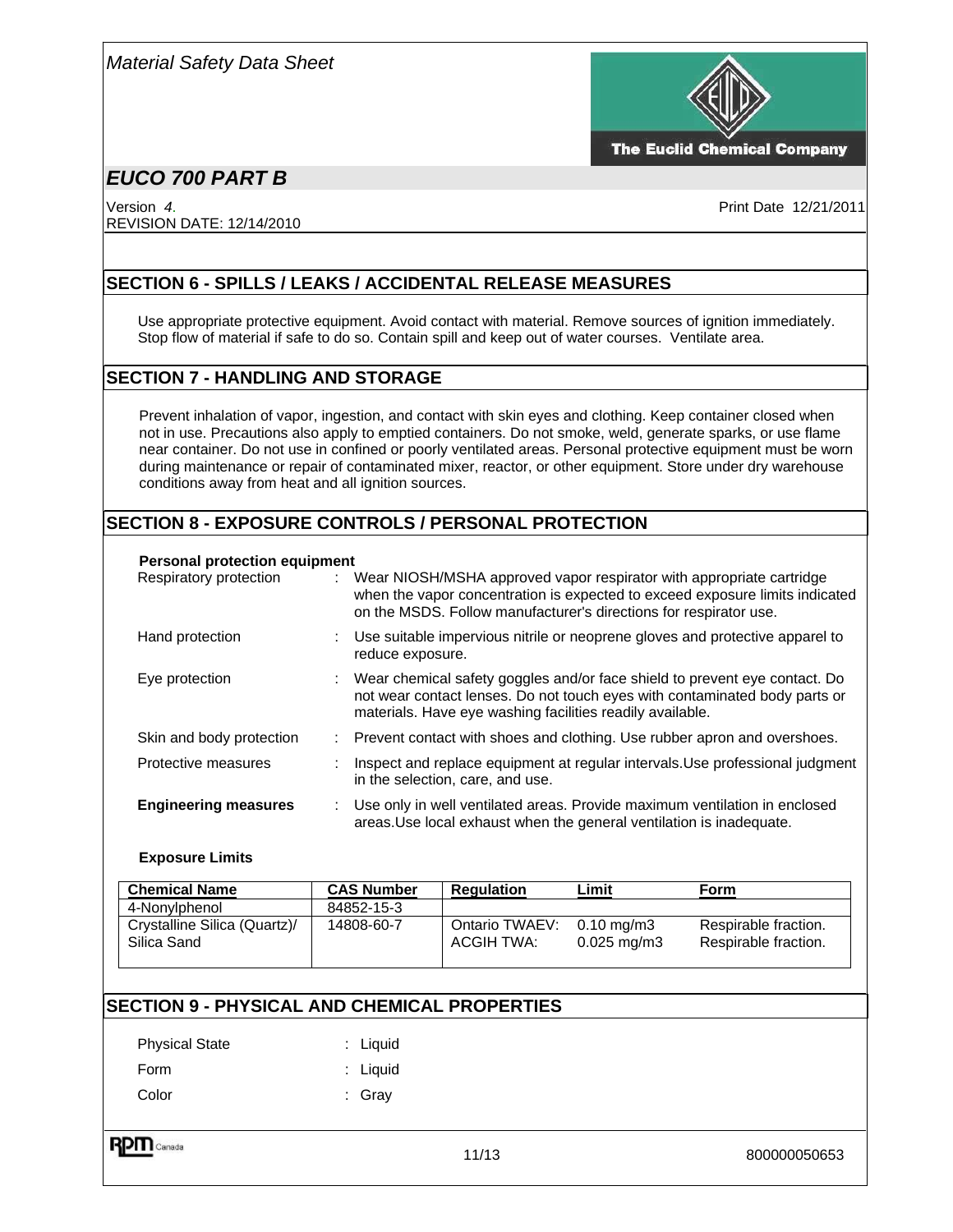

**The Euclid Chemical Company** 

# *EUCO 700 PART B*

# REVISION DATE: 12/14/2010

Version *4*. Print Date 12/21/2011

| Odor                                       |  | : Mild mercaptan odor                                       |  |  |
|--------------------------------------------|--|-------------------------------------------------------------|--|--|
| рH                                         |  | $: 8 - 9$                                                   |  |  |
| Vapour pressure                            |  | : Not available.                                            |  |  |
| Vapor density                              |  | : Heavier than air                                          |  |  |
| Melting point/range                        |  | : Not available.                                            |  |  |
| Freezing point                             |  | : Not available.                                            |  |  |
| Boiling point/range                        |  | : Not available.                                            |  |  |
| Water solubility                           |  | $:$ Negligible                                              |  |  |
| <b>Evaporation Rate:</b>                   |  | : Not available.                                            |  |  |
| <b>Specific Gravity</b>                    |  | : 1.2                                                       |  |  |
| % Volatile Weight                          |  | $: 25 \%$                                                   |  |  |
| <b>SECTION 10 - REACTIVITY / STABILITY</b> |  |                                                             |  |  |
| Substances to avoid                        |  | : Oxidizing agents. Epoxies. Isocyanates. Acids.            |  |  |
| Stability                                  |  | Material is stable under normal storage, handling, and use. |  |  |

### **SECTION 11 - TOXICOLOGICAL INFORMATION**

Hazardous polymerization : Will not occur under normal conditions.

No Data Available

### **SECTION 12 - ECOLOGICAL INFORMATION**

No Data Available

### **SECTION 13 - WASTE DISPOSAL CONSIDERATIONS**

Disposal Method : Dispose as hazardous waste according to all local, state, federal and provincial regulations.

### **SECTION 14 - TRANSPORTATION / SHIPPING DATA**

#### **TDG / DOT Shipping Description:**

NOT REGULATED

### **SECTION 15 - REGULATORY INFORMATION**

**North American Inventories:** 

**RPM** Canada

12/13 800000050653